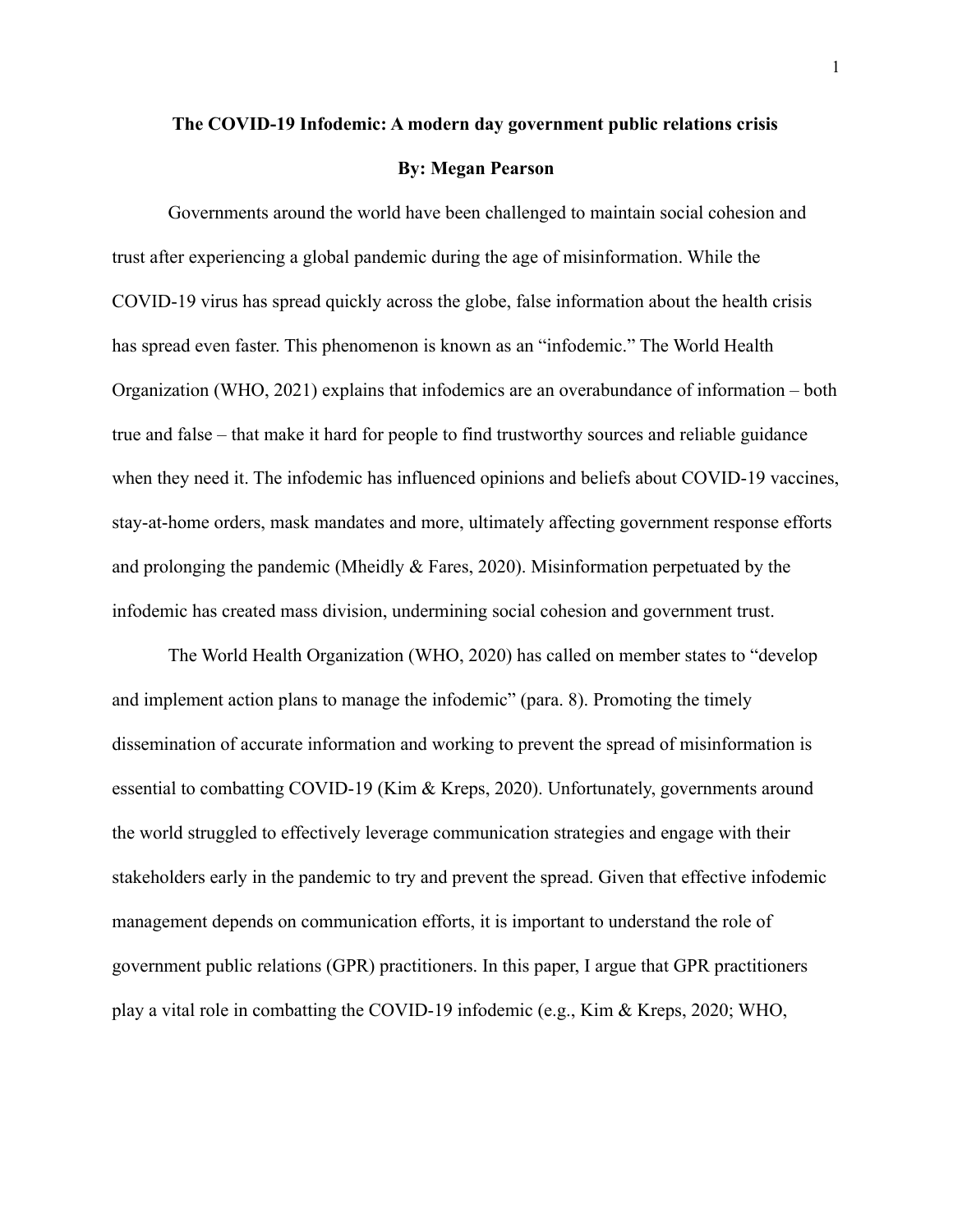2021), and I explore communication tactics that can be used to immunize citizens against misinformation (e.g., Lockyer et al., 2021).

#### **Literature Review**

This literature review focuses an analysis of government communication efforts during the COVID-19 health crisis (Kim & Kreps, 2020) and how misinformation impacts stakeholders' interpretations of government messaging (Lockyer et al., 2021).

Kim and Kreps (2020) analyze government communication efforts during the early stages of the COVID-19 pandemic and provide recommendations for risk communication during health crises. The authors argue that effective government communication is essential to a successful pandemic response. However, governments throughout the world have failed to successfully leverage communication strategies in response to COVID-19. Two-way communication is most effective and preferred by publics, yet most governments returned to "an authoritative communication system that only allows one-way communication, avoiding questions from the public about what they actually need to know" (p. 406). Kim and Kreps argue that pandemics are situations of particularly high communication demand; therefore, governments must prioritize public relations and communication efforts to engage with communities and provide clear information. Governments can learn "many critical lessons from examining instances of ineffective communication with the public during the [COVID-19 pandemic]" (p. 398).

The infodemic has damaged government trust while provoking hatred and racism. It has also endangered public health; misinformation has decreased the likelihood for citizens to engage in necessary preventive behaviours that could save lives and stop the pandemic, such as getting vaccinated. Lockyer et al. (2021) explain that "trust in government, scientists and health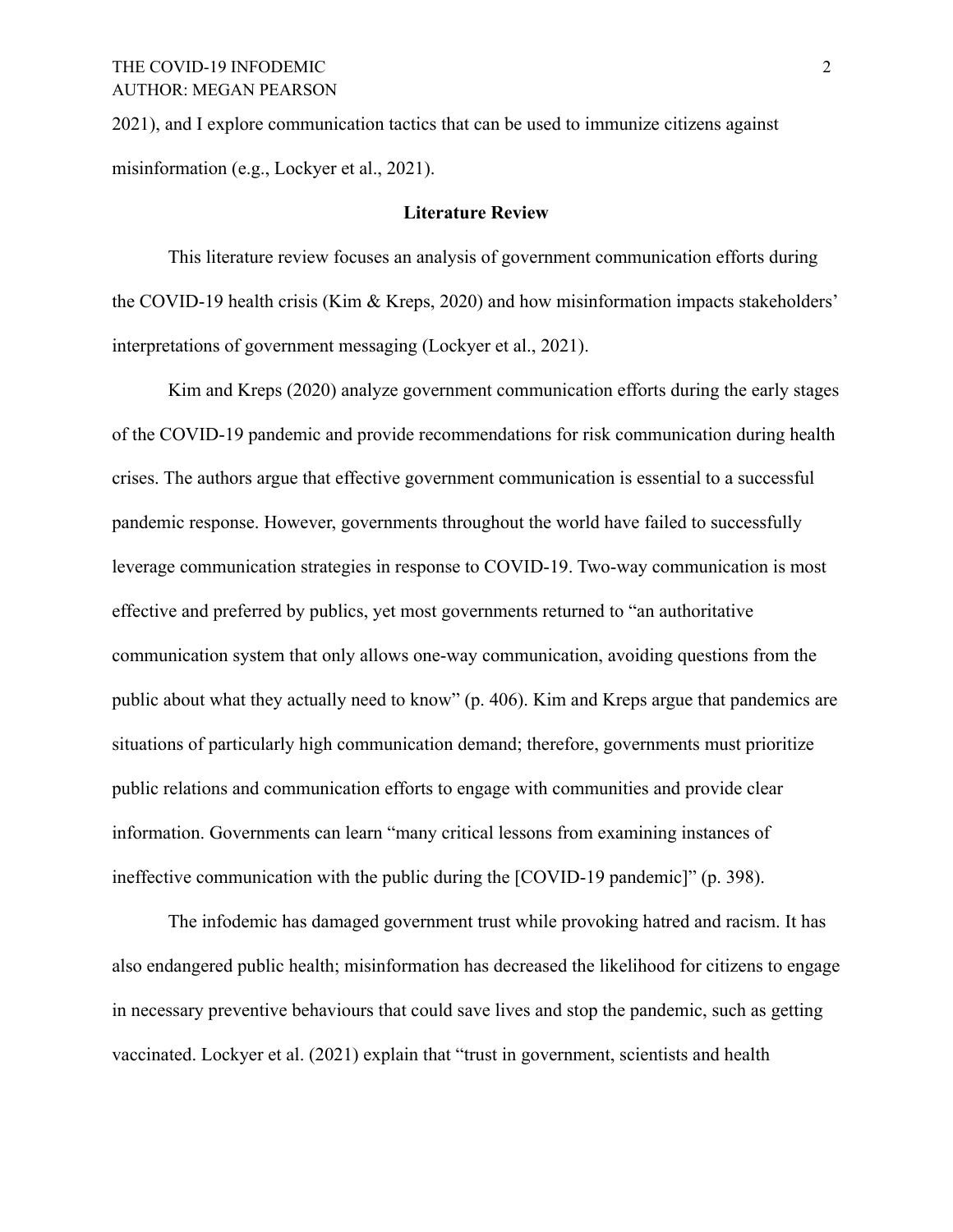professionals is seen as essential in preventing the spread of COVID-19 and implementing a successful vaccine program" (p. 1160). The authors found that the more confused, distressed, or mistrusting individuals felt during the pandemic, the more likely they were to be hesitant about vaccine uptake. Within this climate of misinformation and distrust, governments around the world have rolled out mass vaccination programs to combat the pandemic.

#### **The COVID-19 Infodemic**

The COVID-19 infodemic continues to run rampant throughout the world, and Canada is not immune. The World Health Organization (WHO, 2021) provides an overview of its infodemic management, risk communication and community engagement efforts since the start of the pandemic. In February 2020, the organization recognized that false information was spreading just as quickly as COVID-19 and immediately dedicated efforts to managing the infodemic. Efforts began with the advancement of infodemiology, which is the science of researching digital content with the goal of improving public health. Additionally, the WHO's infodemic management framework was developed for its member states and additional stakeholders to reference in their infodemic response efforts. This framework is "driven by the use of evidence-based information and is anchored in principles of community involvement" (WHO, 2021, p. 2). Governments throughout the world can leverage the WHO's framework to manage infodemics in their individual regions.

Statistics Canada (2021) found that 96 per cent of Canadians say they have seen false or misleading COVID-19 information online. Additionally, 40 per cent reported that they had once believed false information about the virus and later realized it was not true (Statistics Canada, 2021). Scales et al. (2021) explain that millions of people around the world have been exposed to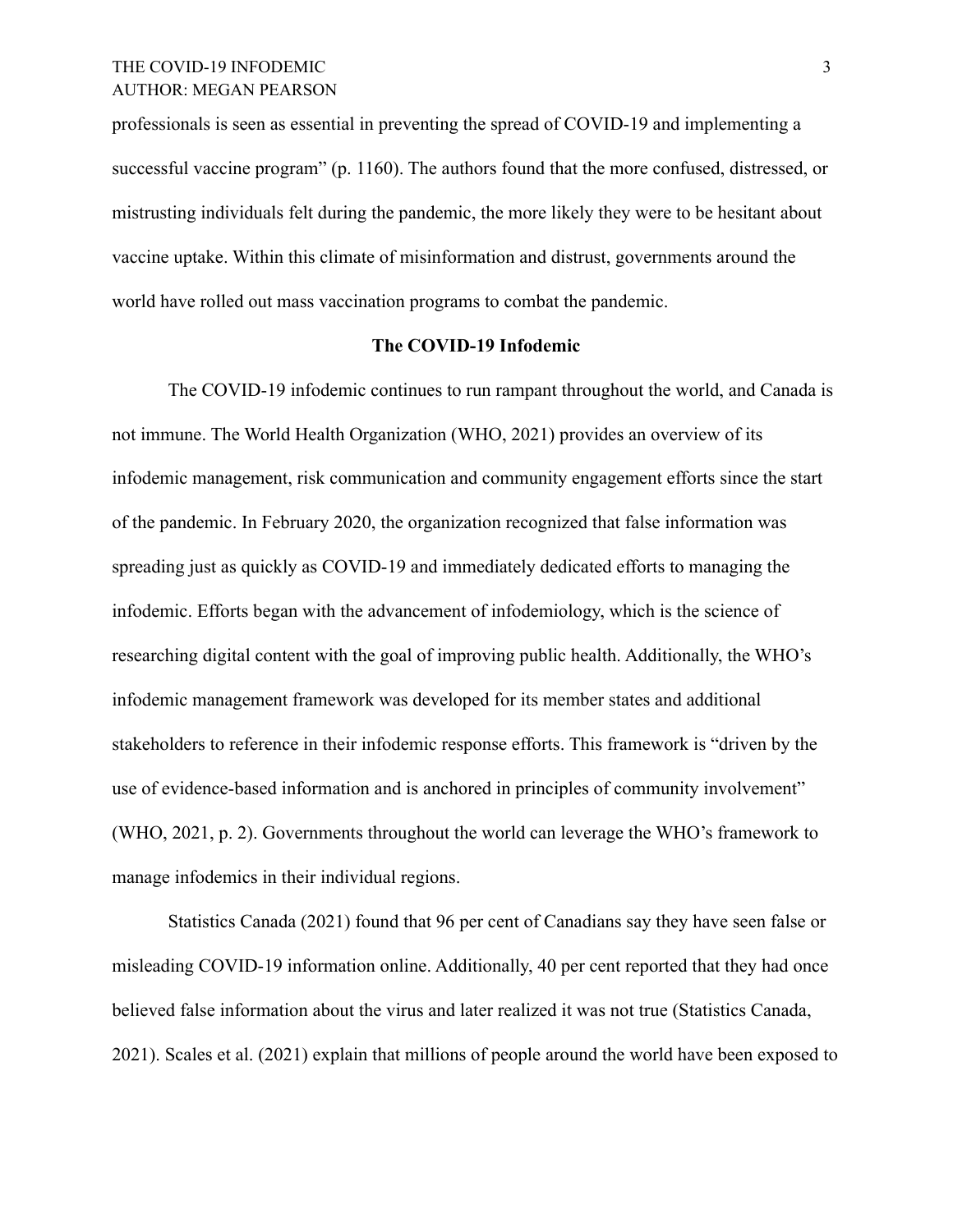## THE COVID-19 INFODEMIC 4 AUTHOR: MEGAN PEARSON

deceptive COVID-19 information online, most claims being rooted in conspiracy theories or frustrations with pandemic restrictions. Among these claims are ideas that COVID-19 "is a hoax or that experts are exaggerating its severity and the extent of its spread, that masks are ineffective or increase infection risk, or that COVID-19 vaccines cause the disease, alter the recipient's DNA or include tracking devices" (p. 678).

Brennen et al. (2020) conducted a study to identify the main types, sources and claims of COVID-19 misinformation from January to March 2020. They analyzed 225 pieces of misinformation deemed false by fact checkers, finding that "misinformation about COVID-19 comes in many different forms, from many different sources and makes many different claims" (p. 8). Figure 1 represents the types of claims found within COVID-19 misinformation during early stages of the pandemic; the most common were about public authority action, community spread and general medical information (see Figure 1 below).

This data was collected during the initial months of the pandemic, which was a crucial time for mobilizing citizens to act against the virus. Most misinformation at the time planted seeds of doubt about the government's intentions and reliability, deterring some citizens from following public health guidelines. False claims about community spread, methods of prevention and how the virus transmits also hindered government efforts to stop the pandemic. Brennen et al. (2020) explains that "misinformation about these topics may fill in gaps in public understanding, and those distrustful of their government or political elites may be disinclined to trust official communications on these matters" (p. 6).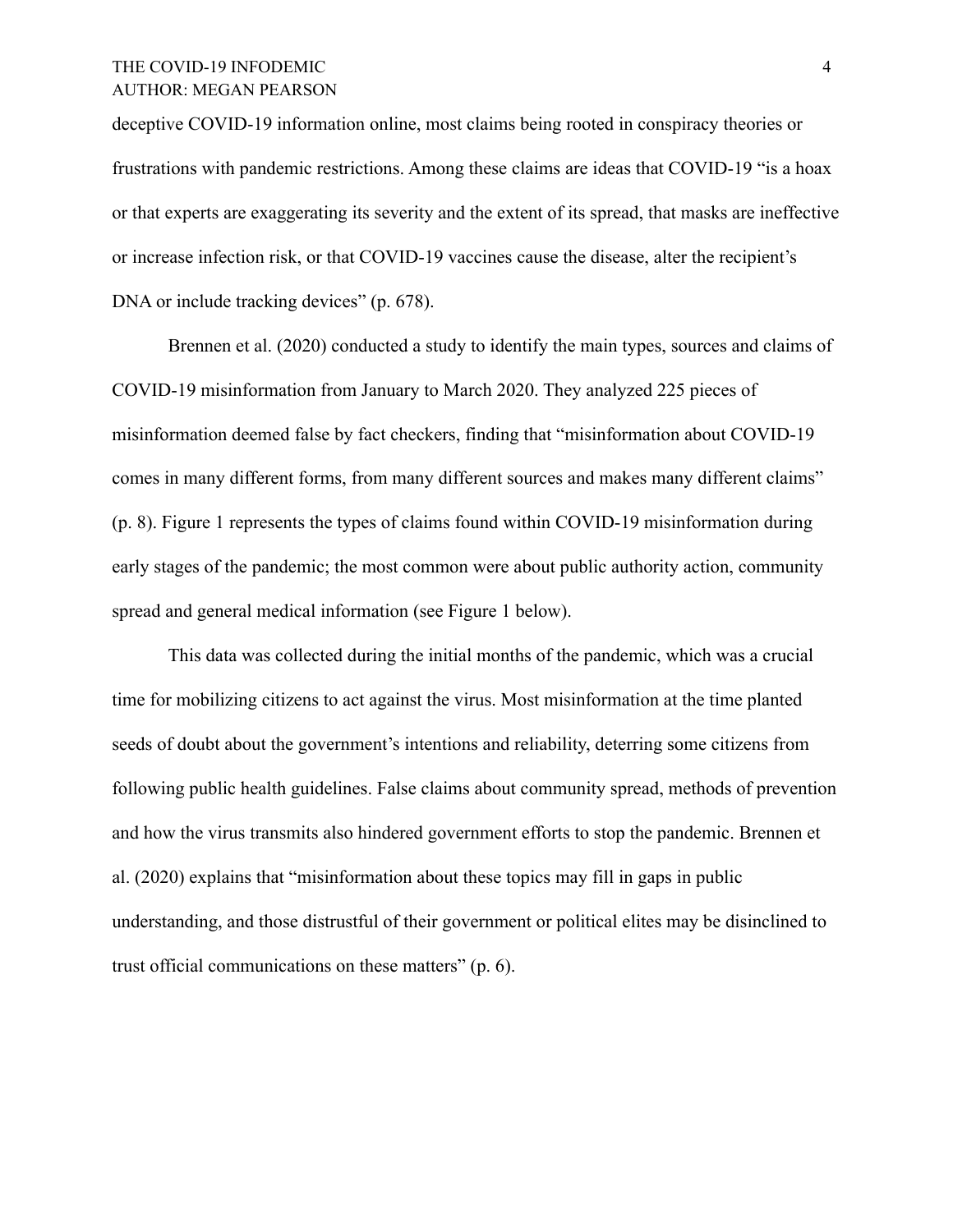

Additionally, Kim and Kreps (2020) found that misinformation fanned the flames of racism and hatred: "After it was known that the pandemic first started in China, Asians regardless of their nationalities often faced racial and xenophobic discrimination by non-Asian people in non-Asian countries" (p. 407).

As of Dec. 3, 2021, nearly 76 per cent of Canada's total population has been fully vaccinated against COVID-19 (Government of Canada, 2021-b, Key Updates section). This means that even though the vaccine has been available for nearly a year, 24 per cent of the population are still hesitating to be immunized (Government of Canada, 2021-b, Key Updates section). Evidence suggests that ultimately, vaccines are the best way to prevent transmission of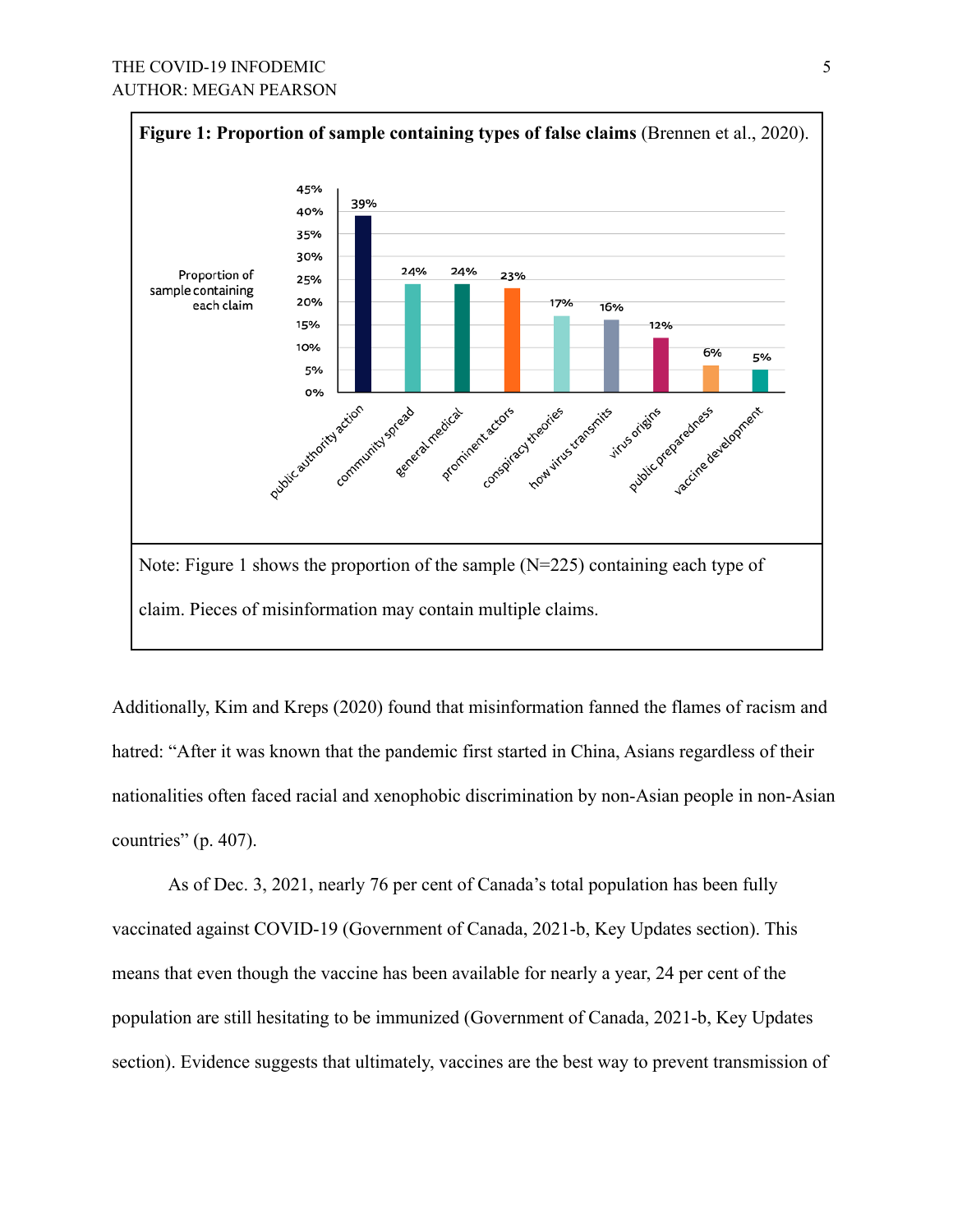the virus, hospitalizations, deaths and emerging variants, yet many people still hesitate

(Government of Canada, 2021-a). Jarry (2021) describes the nature of vaccine hesitation:

*What is standing between the vaccine hesitant and their potential protection from COVID-19 is often nothing more than the human brain: susceptible to anxiety, seduced by misinformation, vulnerable to doubt. The virus itself, brainless but injurious, has no such qualms. (Vaccines are not antibiotics, para. 9)*

Vaccine hesitancy can be largely attributed to safety concerns, negative stories and a lack of knowledge, "all of which have been amplified by recent exposure to misinformation on social media" (Lockyer et al., 2021, p. 1166).

The Pan American Health Organization (PAHO, 2020) explains that in the age of information, misinformation is intensified by social media and spreads "farther and faster like a virus" (p. 1). The age of information is truly a double-edged sword. On one hand, people are tethered to digital devices and can access critical updates on the virus 24 hours a day; on the other hand, this makes the world critically vulnerable to both intentional and innocent sources of misinformation (WHO, 2021). Misinformation is especially persuasive when governments fail to provide clear and useful information to citizens.

### **Government Response to COVID-19**

Despite escalated concerns about potential pandemics and infodemics in recent years (Larson, 2018), most governments around the world were underprepared for the COVID-19 public health crisis. Kim and Kreps (2020) argue that ineffective government communication has created "serious errors in responding to the evolving health threats, leading to disastrous health and social outcomes for the public and prolonging the pandemic" (p. 398). Although the public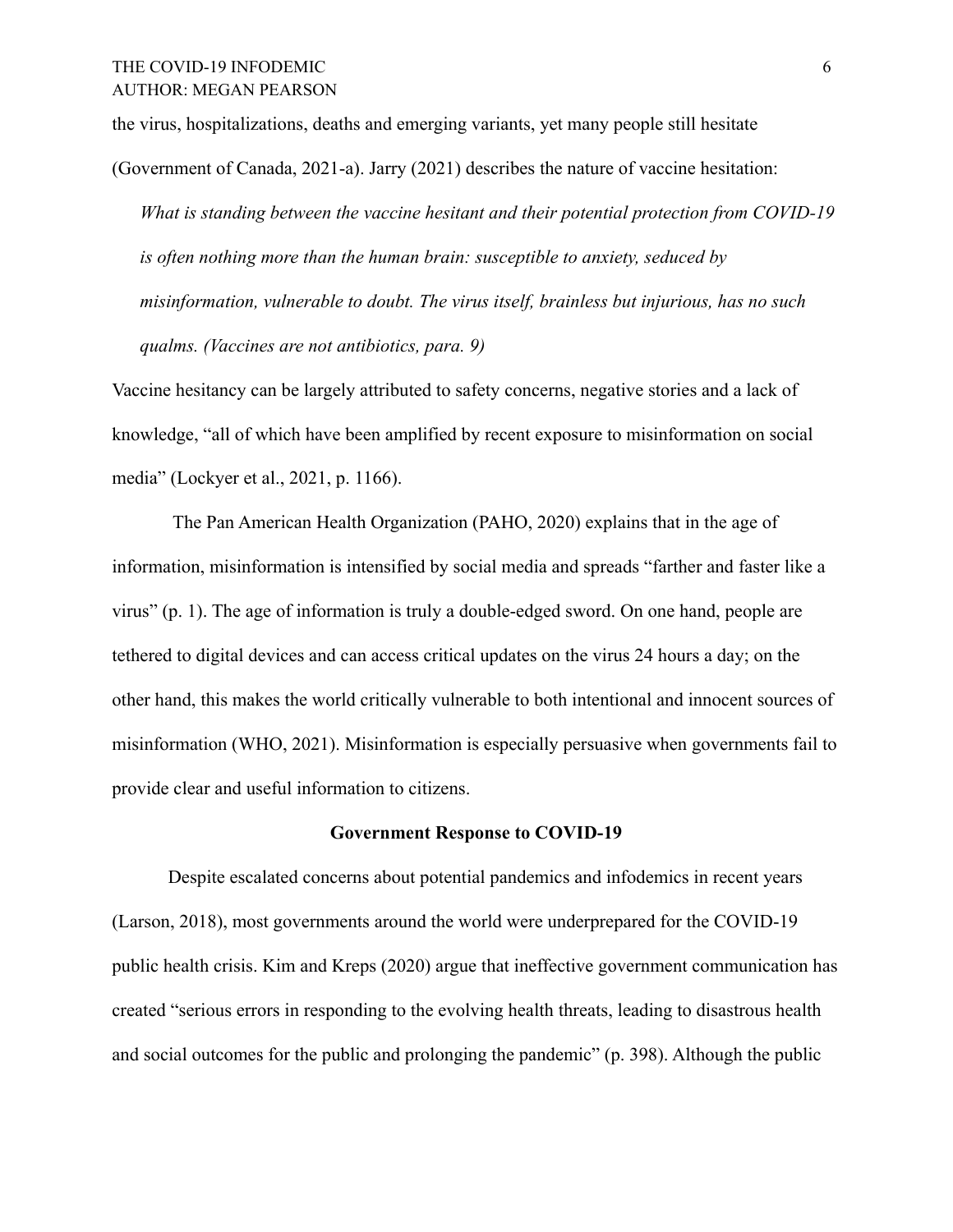## THE COVID-19 INFODEMIC 7 AUTHOR: MEGAN PEARSON

health crisis is a global issue, response efforts must also be taken at local and national levels to adequately manage both virus and misinformation transmission. Combden et al. (2021) found that both Canada and the United States suffered rapid rates of infection due in part to initial failures to provide clear and consistent communication.

Both countries relied on an authoritative communication system that focused primarily on pushing as much information as possible to citizens. Government representatives such as Prime Minister Trudeau and various health officials offered "daily or weekly briefings to their constituents with major news channels" (Mheidly & Fares, 2020, p. 414). Officials also leveraged social media to share updates, present facts and promote health measures. These government communication strategies, especially early in the pandemic, lacked ample opportunity for citizens to ask crucial questions and clarify misinformation.

The World Health Organization (WHO, 2021) explains that listening to the evolving concerns of individuals and communities is essential to infodemic management. When government communicators understand topics of public concern and gaps in public information, "they can respond in real time with high-quality, evidence-based information and recommend interventions" (p. 4). The organization identifies new developments in online social listening tools that can be leveraged by governments to analyze public conversations on social media, blogs, news commentaries and more. These open-sourced tools can "discern the sentiment, perspectives, practices and attitudes of a population" (p. 4), allowing governments to understand what citizens think about masks, vaccines and more. Had extensive infodemic monitoring been in place during the early stages of the pandemic, governments may have been able to prevent significant misinformation trends (Scales et al., 2021).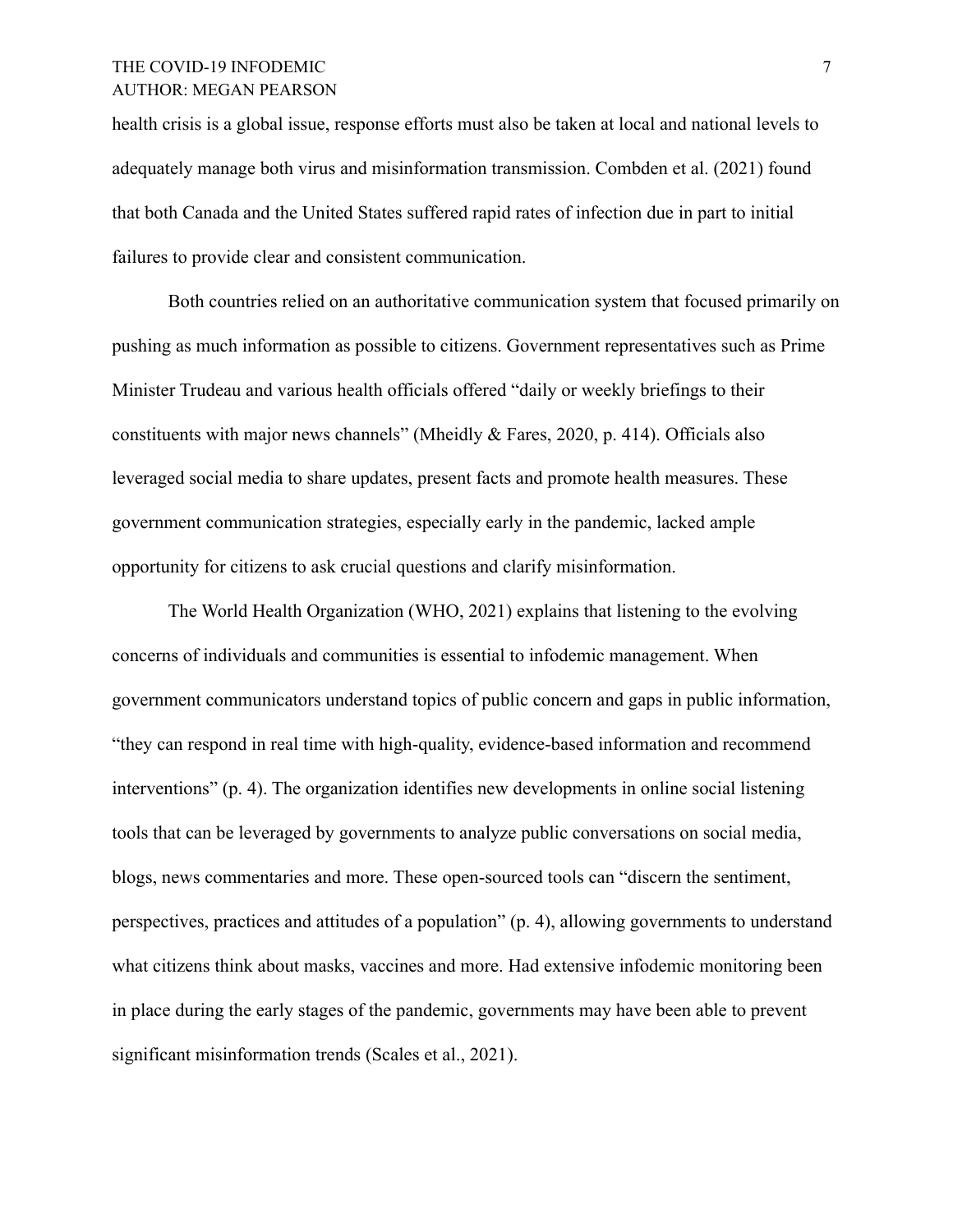# THE COVID-19 INFODEMIC 8 AUTHOR: MEGAN PEARSON

Listening to concerns is one of the four pillars WHO (2021) outlines for successful infodemic management. The other three pillars focus on communicating accurate information based on science, promoting resilience to misinformation and engaging with local communities. The World Health Organization (2021) describes the purpose of implementing these four pillars: "Infodemic management aims to ensure that people have the right information at the right time in the right format, so that they are informed and empowered to adopt behavioural changes during epidemics to protect their health and the health of their loved ones and communities." (p. i) Given that the essential components of infodemic management involve strategic communication and stakeholder engagement, relying on government public relations practitioners is vital during the COVID-19 health crisis.

### **Immunizing Citizens Against Misinformation**

It is imperative that governments and GPR practitioners implement infodemic management and work to immunize citizens against misinformation. Liu and Levenshus (2012) explain that GPR practitioners play a lead role in successfully mitigating and recovering from government crises: "With all eyes on the government, government communicators can help reduce uncertainty, lower residents' risks, and provide critical lifesaving information" (p. 101). A crisis communication response was particularly important at the beginning of the pandemic to slow both misinformation and the virus, but opportunities to leverage strategic GPR were not adequately seized. Going forward, GPR practitioners can implement strategic tactics to combat misinformation and prepare for future government crises.

Mheidly and Fares (2020) and Kim and Kreps (2020) outline several strategic considerations GPR practitioners should implement in response to the infodemic. Some of these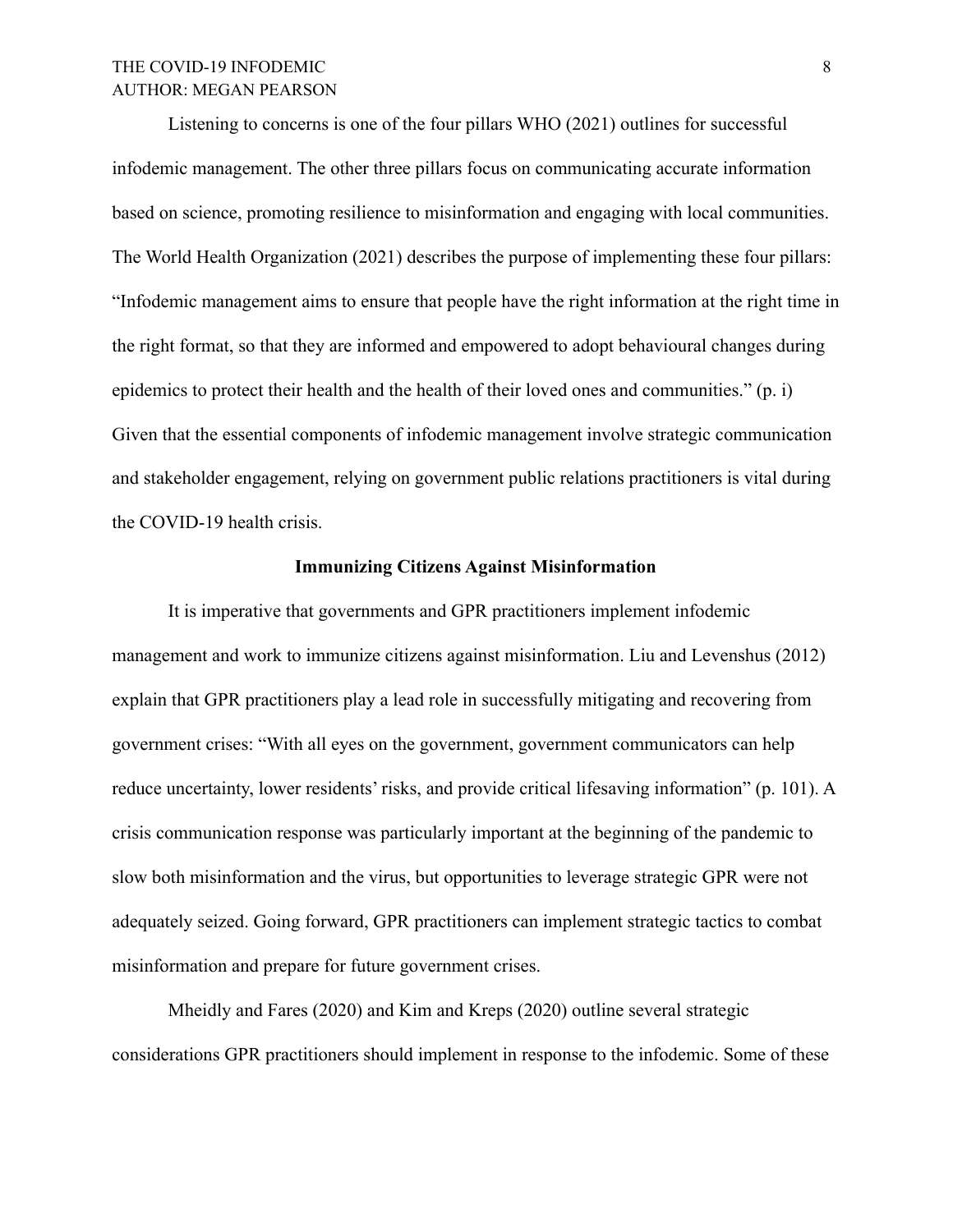## THE COVID-19 INFODEMIC 9 AUTHOR: MEGAN PEARSON

strategies include using empathetic communication to grab public attention, actively addressing citizen concerns, establishing effective information diffusion and more. There are also specific strategies surrounding social media to consider, such as promoting public health accounts, monitoring engagement on posts and sharing personal experiences to combat misinformation.

Niemiec (2020) discusses how current misinformation moderation on popular social media platforms perpetuates inevitable political biases, limits freedom of speech and allows censorship to occur. The alternative remedy to this issue is to put considerable effort towards public information campaigns about the infodemic itself. Niemiec (2020) explains why misinformation literacy is important: "Focusing on understanding and studying the problem of misinformation, education and promotion of a virtuous use of social media and information seems more laborious and may not bring immediate results, but, in the long run, may contribute to a society that is more immune to infodemics." (p. 4)

Educating citizens and raising awareness, specifically for younger generations, may be the most crucial strategy to immunize society against misinformation (Niemiec, 2020). Citizens should learn how to recognize misinformation, how to verify their sources and where to find trustworthy information. GPR practitioners can implement strategic, public information campaigns to persuade and motivate publics towards misinformation education.

### **Conclusion**

Government public relations must be used to communicate the importance of getting immunized against misinformation; it is just as important as getting immunized against the COVID-19 virus. My research has proven that stronger GPR efforts to stop misinformation and quickly disseminate critical knowledge could have slowed the pandemic in its early stages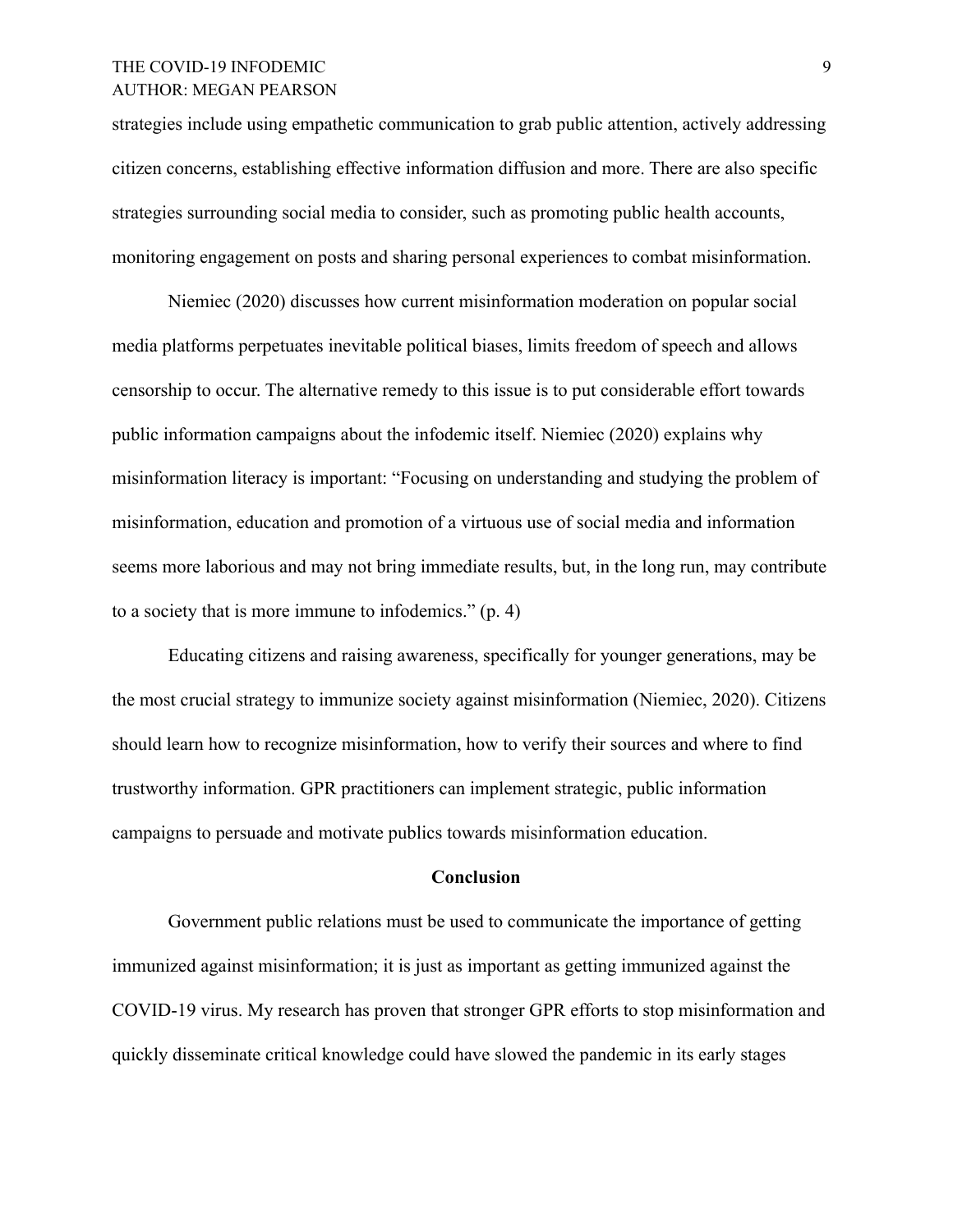# THE COVID-19 INFODEMIC 10 AUTHOR: MEGAN PEARSON

(Combden et al., 2021). Although governments around the world attempted to implement effective crisis communication, Government Public Relations's potential was not fully utilized (Kim & Kreps, 2020). Misinformation has spread just as widely and rapidly as the COVID-19 virus, and the infodemic continues to negatively impact society every day (WHO, 2021). There are many lessons that can be learned from the COVID-19 health crisis, and there is still work to do to rebuild trust in government, restore social cohesion and immunize citizens against misinformation.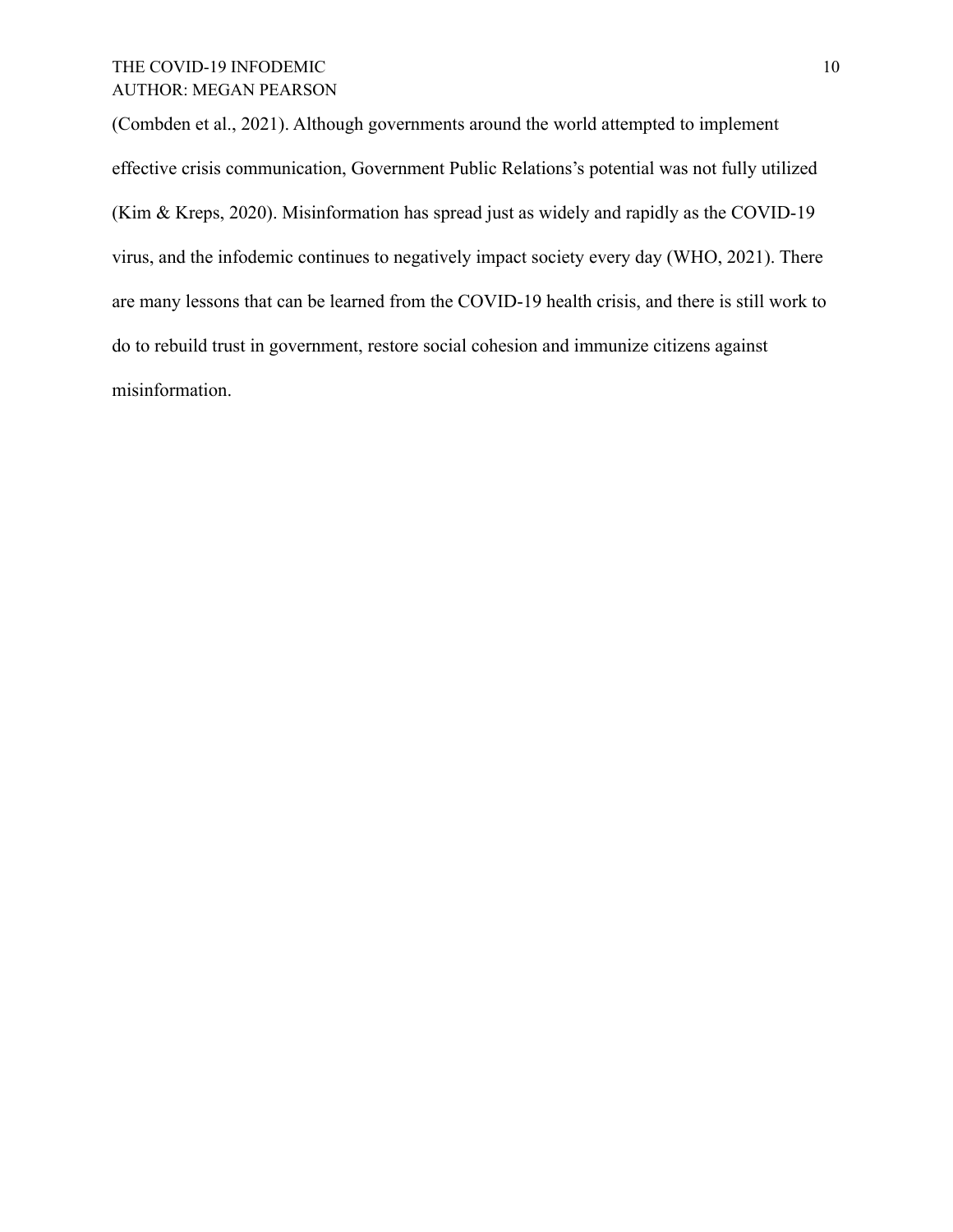#### **References**

Brennen, J. S., Simon, F. M., Howard, P. N., & Nielsen, R. K. (2020). *Types, Sources and Claims of COVID-19 Misinformation.* Reuters Institute.

[https://www.primaonline.it/app/uploads/2020/04/COVID-19\\_reuters.pdf](https://www.primaonline.it/app/uploads/2020/04/COVID-19_reuters.pdf)

- Combden, S., Forward, A., & Sarkar, A. (2021). COVID-19 pandemic responses of Canada and United States in first 6 months: A comparative analysis. *The International Journal of Health Planning and Management, 37*(1)*,* 1-16. <https://doi.org/10.1002/hpm.3323>
- Government of Canada. (2021-a). *COVID-19: Effectiveness and benefits of vaccination[.](https://www.canada.ca/en/public-health/services/diseases/coronavirus-disease-covid-19/vaccines/effectiveness-benefits-vaccination.html)* [https://www.canada.ca/en/public-health/services/diseases/coronavirus-disease-covid-19/v](https://www.canada.ca/en/public-health/services/diseases/coronavirus-disease-covid-19/vaccines/effectiveness-benefits-vaccination.html) [accines/effectiveness-benefits-vaccination.html](https://www.canada.ca/en/public-health/services/diseases/coronavirus-disease-covid-19/vaccines/effectiveness-benefits-vaccination.html)
- Government of Canada. (2021-b). *COVID-19 vaccination in Canada* [Data set]. [Retrieved](https://health-infobase.canada.ca/covid-19/vaccination-coverage/) December 2021: <https://health-infobase.canada.ca/covid-19/vaccination-coverage/>
- Jarry, J. (2021, August 20). *Escaping COVID-19 Vaccine Hesitancy.* McGill University[.](https://www.mcgill.ca/oss/article/covid-19-health/escaping-covid-19-vaccine-hesitancy) <https://www.mcgill.ca/oss/article/covid-19-health/escaping-covid-19-vaccine-hesitancy>
- Kim, D. K. D., & Kreps, G. (2020). An Analysis of Government Communication in the United States During the COVID-19 Pandemic: Recommendations for Effective Government Health Risk Communication. *World Medical and Health Policy, 12*(4), 398-412[.](https://doi.org/10.1002/wmh3.363) <https://doi.org/10.1002/wmh3.363>
- Larson, H. J. (2018, October). The biggest pandemic risk? Viral misinformation. *Nature Publishing Group, 562*(7726), 309.

<http://dx.doi.org.libproxy.mtroyal.ca/10.1038/d41586-018-07034-4>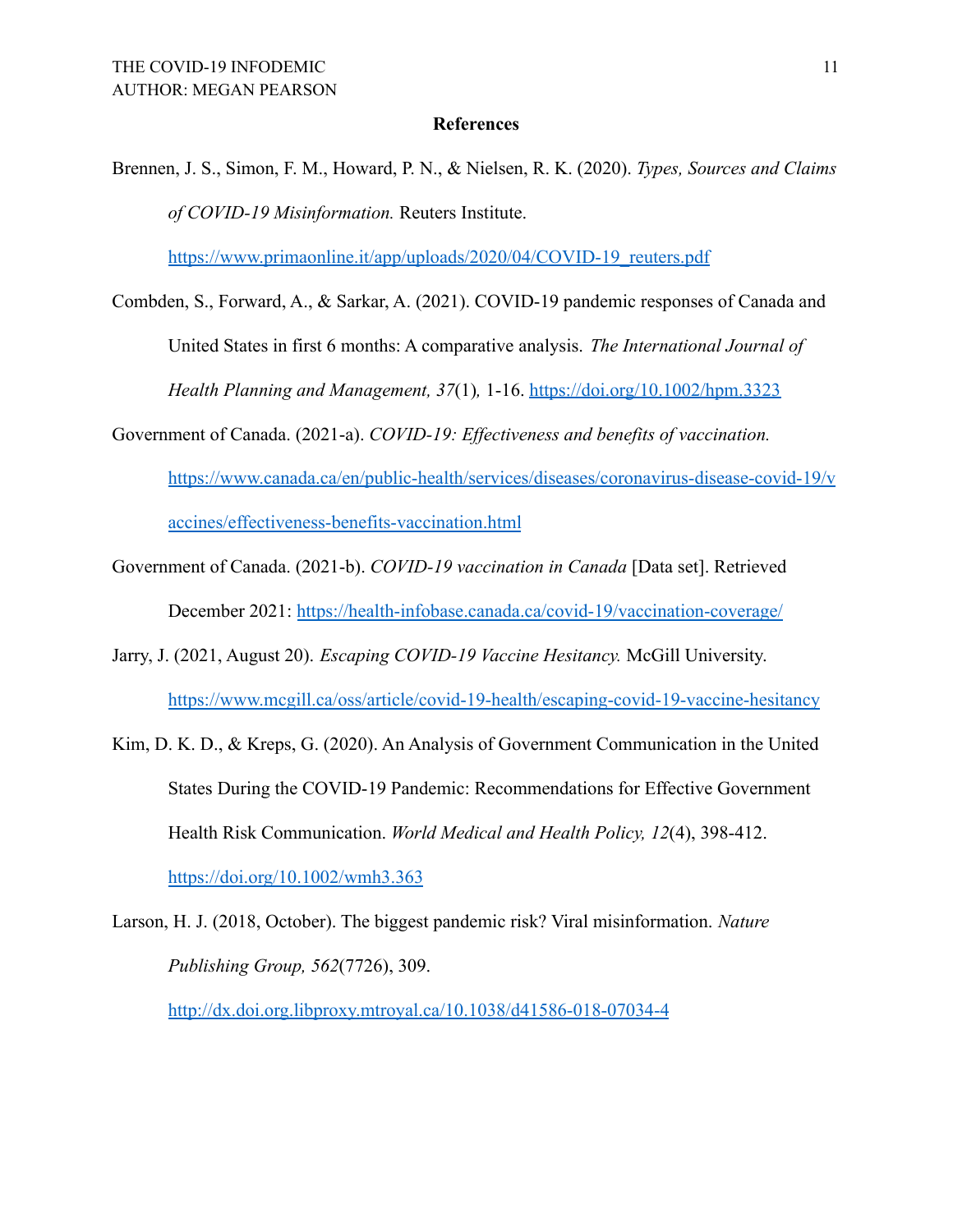Lockyer, B., Islam, S., Rahman, A., Dickerson, J., Pickett, K., Sheldon, T., Wright, J., McEachan, R., & Sheard, L. (2021). Understanding COVID-19 misinformation and vaccine hesitancy in context: Findings from a qualitative study involving citizens in Bradford, UK. *Health Expectations, 24*(4), 1158-1167. <https://doi.org/10.1111/hex.13240>

- Liu, B. F., & Levenshus, A. B. (2012). Crisis Public Relations for Government Communicators (Ch. 6). In M. Lee, G. Neeley, & K. B. Stewart, *The Practice of Government Public Relations.* CRC Press.
- Mheidly, N., & Fares, J. (2020). Leveraging media and health communication strategies to overcome the COVID-19 infodemic. *Journal of Public Health Policy, 41*(4), 410-420[.](https://doi.org/10.1057/s41271-020-00247-w) <https://doi.org/10.1057/s41271-020-00247-w>
- Niemiec, E. (2020). COVID-19 and misinformation: Is censorship of social media a remedy to the spread of medical misinformation? *EMBO Reports, 21*(11), 1-4[.](https://doi.org/10.15252/embr.202051420)

<https://doi.org/10.15252/embr.202051420>

- Pan American Health Organization. (2020). *Understanding the infodemic and misinformation in the fight against COVID-19.* <https://iris.paho.org/handle/10665.2/52052>
- Scales, D., Gorman, J., & Jamieson, K. (2021). The COVID-19 Infodemic Applying the Epidemiological Model to Counter Misinformation. *The New England Journal of Medicine, 385*(8), 678-881. <https://doi.org/10.1056/NEJMp2103798>
- Statistics Canada. (2021). *Misinformation during the COVID-19 pandemic.* <https://www150.statcan.gc.ca/n1/pub/45-28-0001/2021001/article/00003-eng.htm>
- Wang, X., Zhang, M., Fan, W., & Zhao, K. (2021, September 27). Understanding the spread of COVID-19 misinformation on social media: The effects of topics and a political leader's